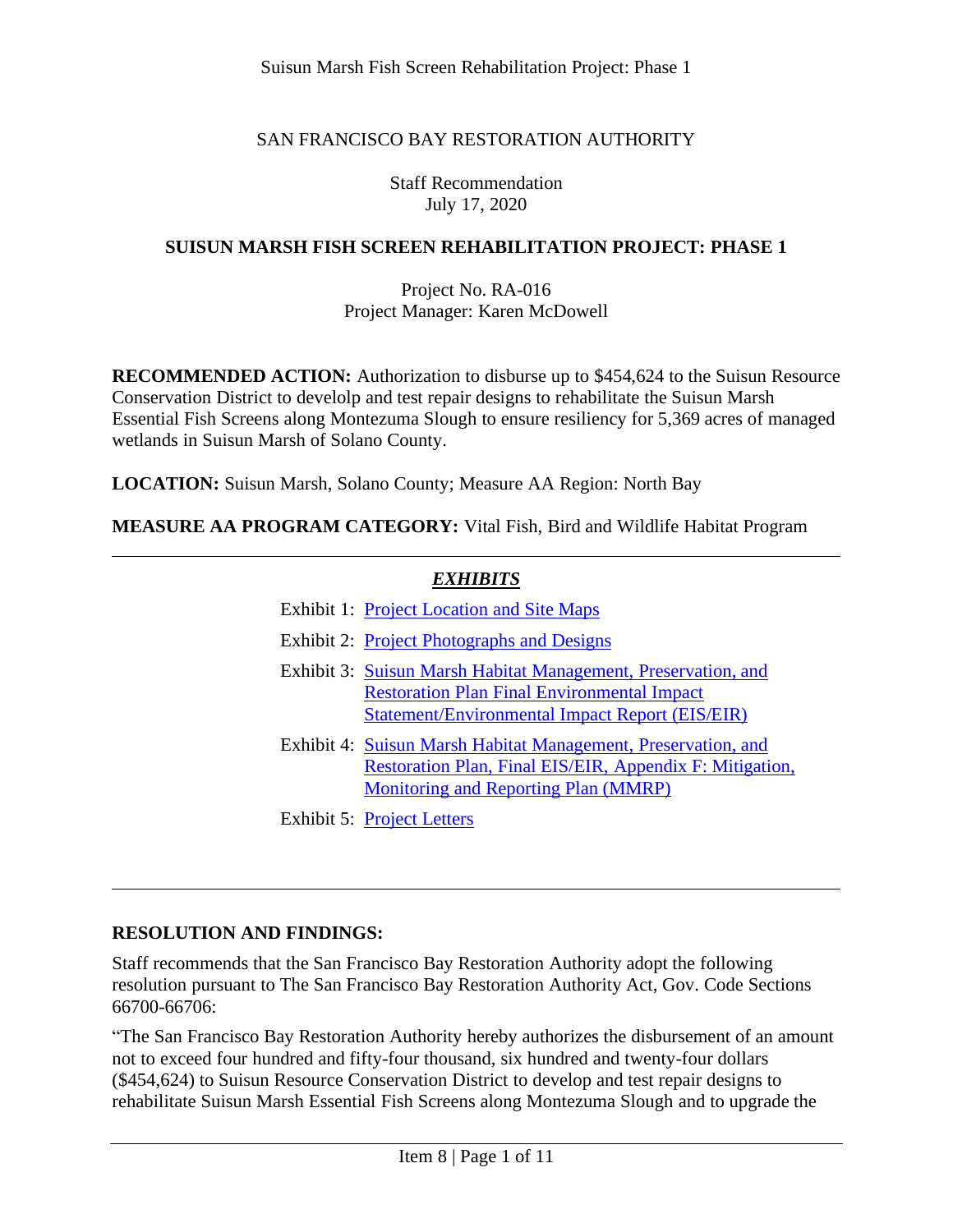solar facilities that power pumps at six remote Essential Fish Screen sites to ensure resiliency for 5,369 acres of managed wetlands in Suisun Marsh of Solano County. Prior to commencement of the project, the grantee shall submit for the review and written approval of the Executive Officer of the Authority the following:

- 1. A detailed work program, schedule, and budget.
- 2. Names and qualifications of any contractors to be employed in carrying out the project.
- 3. A plan for acknowledgement of Authority funding.
- 4. Evidence that all permits and approvals required to implement the project have been obtained.
- 5. Evidence that the grantee has entered into agreements sufficient to enable the grantee to implement, operate, and maintain the project."

Staff further recommends that the Authority adopt the following findings:

"Based on the accompanying staff report and attached exhibits, the San Francisco Bay Restoration Authority hereby finds that:

- 1. The proposed authorization is consistent with The San Francisco Bay Restoration Authority Act, Gov. Code Sections 66700-66706.
- 2. The proposed authorization is consistent with The San Francisco Bay Clean Water, Pollution Prevention and Habitat Restoration Measure (Measure AA).
- 3. The grantee is not required to enter into a project labor agreement per Resolution 22 because construction costs for the project will not exceed \$500,000.
- 4. The San Francisco Bay Restoration Authority has independently reviewed and considered the *Suisun Marsh Habitat Management, Preservation, and Restoration Plan Final Environmental Impact Statement/Environmental Impact Report* (SMP EIR/S), which was certified by the California Department of Fish and Wildlife (DFW) on December 22, 2011 (Exhibit 3) The EIR/S indicates that the project has potentially significant effects in the areas of Air Quality, Noise, Utilities and Public Services, Cultural Resources, Public Health and Environmental Hazards. As described in the EIR/S and accompanying MMRP (Exhibit 4) mitigation measures have been incorporated into the project, which will eliminate or substantially lessen all potentially significant effects to a less than significant level. There is no substantial evidence that the project as mitigated will have a significant effect on the environment.

# **PROJECT SUMMARY:**

Staff recommends that the Authority authorize a grant of up to four hundred and fifty-four thousand, six hundred and twenty-four dollars (\$454,624) to Suisun Resource Conservation District (SRCD) to develop and test repair designs to rehabilitate the Suisun Marsh Essential Fish Screens along Montezuma Slough to ensure resiliency for 5,369 acres of managed wetlands in Suisun Marsh of Solano County (Exhibit 1, Regional Map).

Suisun Marsh is largest brackish wetland on the Pacific coast. Its managed wetlands, primarily duck hunting areas owned by private landowners and the California Department of Fish and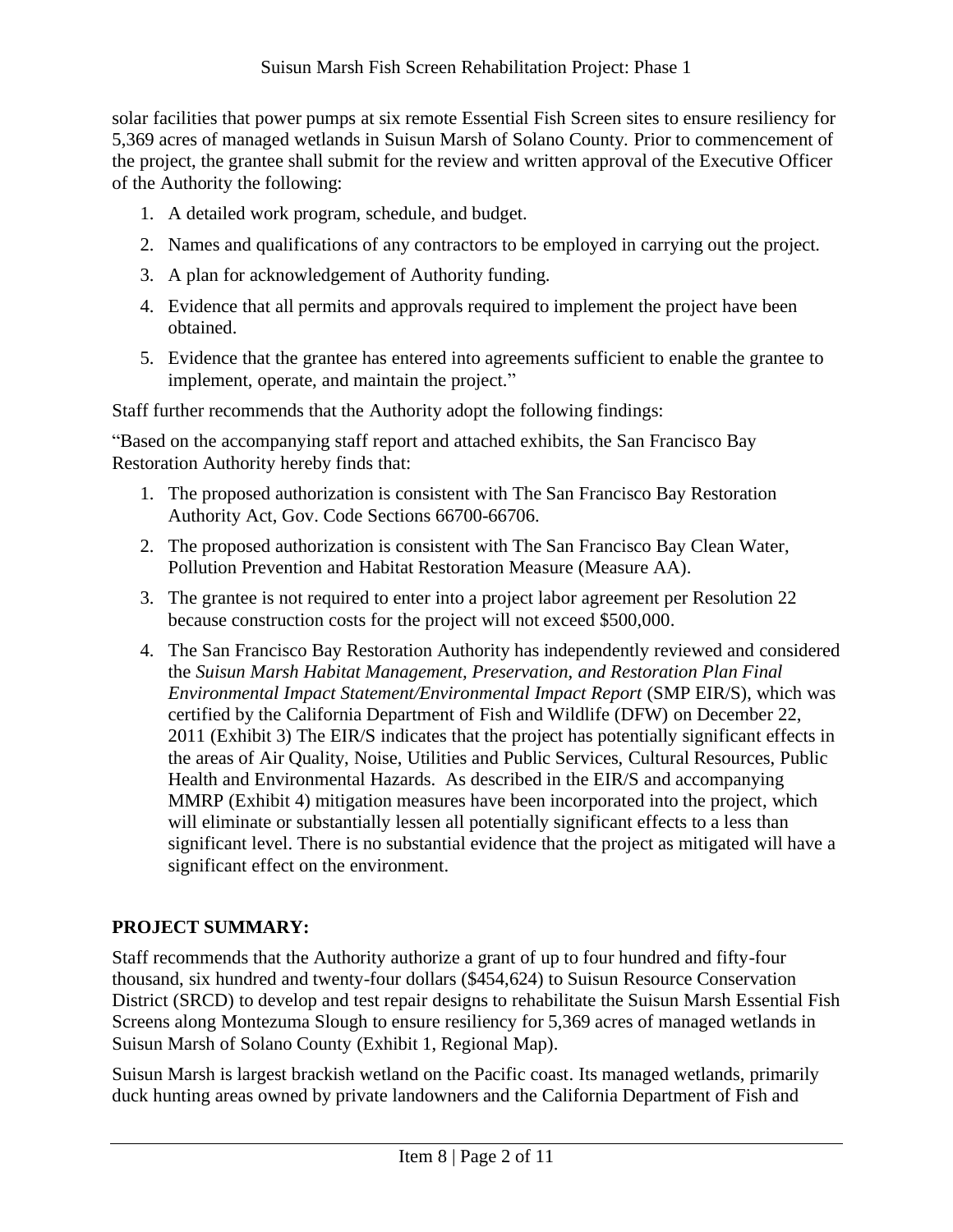Wildlife (DFW), consist of diked lands that are managed to maximize waterfowl production by diverting water from adjacent sloughs at certain times of year and draining or pumping out water at other times of year. The ability to divert water from sloughs during low salinity periods into the managed wetlands is critical for improving habitats by flooding the wetlands, reducing soil salinities, and increasing germination and healthy growth of plants favored by waterfowl. Levees, ditches, water control facilities, and drainage pumps are used to manipulate the timing, duration, and depth of flooding.

If fish are pulled into the intakes (flood pipes), a process known as entrainment, the fish are either killed when they collide with water pumps or get trapped in the managed wetlands and stranded when the wetlands are later drained as part of the annual management cycle. To protect native fish populations from entrainment into managed wetlands, the US Fish and Wildlife Service, the National Marine Fisheries Service, and DFW have established a regulatory framework of diversion restrictions for unscreened diversions in Suisun Marsh. It reduces or prohibits diversions 7 months of the year (Nov 1-May 31). Restrictions coincide with critical flooding periods for wintering waterfowl habitat, spring salt leaching cycles, and wetland irrigations.

Essential Fish Screens (EFS) have been installed on intakes along Montezuma Slough in Suisun Marsh to prevent entrainment of fish (Exhibit 1. EFS Site Locations). Suisun Marsh EFS were designed to comply with USFWS Delta smelt (0.2 feet/second) and the NMFS salmon (0.4 feet/second) requirements (Exhibit 2. EFS). With EFS installed, managers can apply water to the managed wetlands during sensitive biological periods for fish, i.e., when Central Valley populations of chinook salmon, most of which use Suisun Marsh during their migrations, and other fish species of concern such as Delta and longfin smelt, are present.

To maximize habitat values of managed wetlands, water diversion infrastructure needs to be in optimal working order. After more than 20 years in a brackish, corrosive environment, the original EFS have exceeded their useful life and must be rehabilitated to extend their intended function (Exhibit 2. EFS Maintenance Concerns). Salinity in northern San Francisco Bay is determined by the interacting forces of sea level height and river inflow. With impending sea level rise due to climate change, as well as constant pressure from upstream water users to increase freshwater diversions and reduce river inflow to the Bay, salinities in Suisun Marsh are expected to increase. Therefore, properly operating EFS are essential for having the ability to divert low salinity water, when it is available, to maintain brackish habitat in the managed wetlands.

This Project is the first of two Phases: Phase 1 will assess current condition of 14 existing EFS, develop a plan to rehabilitate the EFS and associated infrastructure, develop a design for EFS rehabilitation, and test the design in a pilot project on one EFS (Exhibit 2. EFS 634 Design Concept). Phase 1 also includes upgrading the solar systems that power pumps at six remote EFS sites that don't have access to line power in order to improve efficiency and reliability (Exhibit 1, EFS Site Locations). The SRCD's 1986 boom truck will also be rebuilt during Phase I in order to restore the capacity to regularly maintain the EFS.

Phase 1 will establish a blueprint for rehabilitating the EFS including permitting and constructing a pilot project. Evaluation of Phase 1 will be shared in a summary report, and findings will guide Phase 2 which will rehabilitate the remaining 13 EFS to ensure reliability and increase resilience for Suisun Marsh managed wetlands. Staff recommends that funding for Phase 2 be considered after Phase 1 has provided the necessary findings.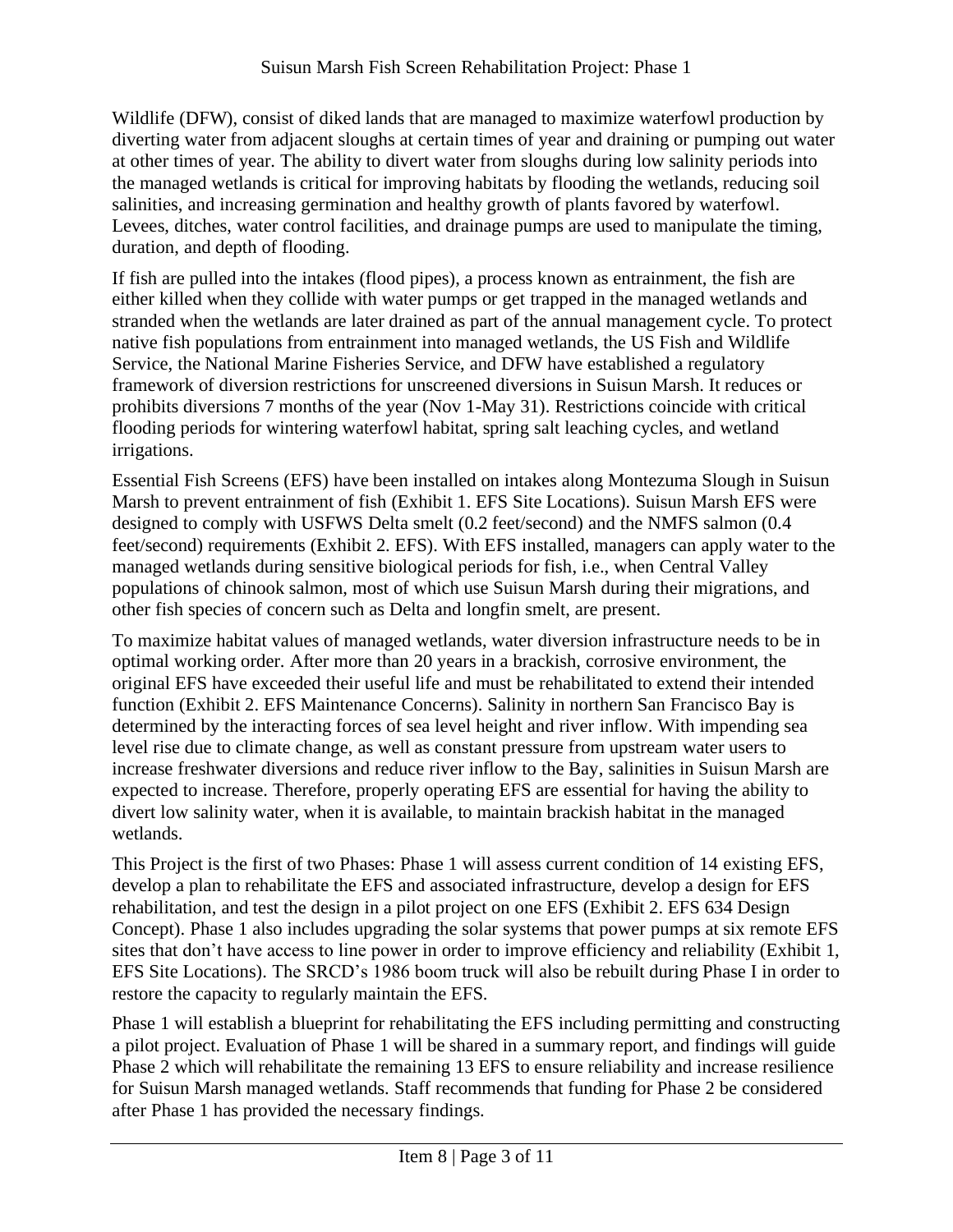SRCD works collaboratively with private landowners; local, state, and federal agencies; and conservation organizations to meet the needs of Suisun Marsh, Solano County, and the San Francisco Bay-Delta. The 1977 Suisun Marsh Preservation Act empowered SRCD with the local responsibility for regulating and improving water management practices on privately owned lands within the primary management area of Suisun Marsh. Since it was formed 40 years ago, SRCD has had extensive experience in managing wetland improvement projects in Suisun Marsh. Earlier partners have included the Bureau of Reclamation, Department of Water Resources, and Central Valley Project Improvement Act. Under Phase 1, SRCD will manage the Project team for the planning. This will include handling funding allocation and billing for a subcontract to Ducks Unlimited (DU) for planning, design, and management of the pilot project. A similar arrangement may be used to manage Phase 2 for full scale construction, if funded. DFW, the largest public landowner in Suisun Marsh, will provide logistical assistance with the assessment of EFS on their property, and has a long history of managing wetlands.

SRCD leads semiannual workshops to inform local landowners of changes in regulatory issues and permitting to manage their wetlands. The surrounding communities including Bay Point, Benicia, Fairfield, Pittsburg, Suisun City, and Travis Air Force Base work in partnership with SRCD and the landowners in issues concerning conservation of Suisun Marsh. The community supports efforts to improve water quality, public recreation, and ecosystem values.

**Site Description:** Suisun Marsh is in Solano County and lies between freshwater Central Valley outflows from the Sacramento and San Joaquin River and saltwater from San Francisco Bay, creating a unique and ecologically rich brackish wetland complex of more than 50,000 acres. It is a mosaic of public and privately owned tidal and managed wetlands, bays, and sloughs. It is the largest contiguous brackish water marsh on the Pacific coast and is a critical part of the Bay-Delta estuary ecosystem encompassing over 10% of California's remaining wetlands.

Suisun Marsh provides essential habitat for more than 221 bird species, 45 mammals, 16 herptiles, and over 40 fish. In addition to the primary value as waterfowl habitat, managed wetlands provide valuable habitat for a variety of non-waterfowl birds, mammals, reptiles, and amphibians. Birds such as Suisun song sparrows, salt marsh common yellowthroats, shorebirds, and ring-necked pheasants forage and nest in the managed wetlands. These habitats support mammals such as the salt marsh harvest mouse, northern river otter, coyote, raccoon, striped skunk, black-tailed jackrabbit, muskrat, and tule elk as well as native herptiles (e.g., western pond turtles, and gopher snakes).

Suisun Marsh is protected from development and urban encroachment under 1977 legislation – the Suisun Marsh Preservation Act and 1976 Suisun Marsh Protection Plan to preserve its integrity and assure continued wildlife use. Primary land uses are open space and conservation of managed wetland and wildlife habitat. It is a principal area for Pacific Flyway wintering waterfowl, and the largest public landowner is DFW managing over 15,000 acres on the Grizzly Island Wildlife Area complex. Suisun Marsh supports the state's commercial and recreational salmon fishery by providing important tidal rearing areas for juvenile salmonids. To protect salmon, restrictions on unscreened water diversions and use of EFS in Montezuma Slough were included in the U.S. Army Corps of Engineers (Corps) 1995 Regional General Permit (RGP), with consultation with U.S Bureau of Reclamation, USFWS, NMFS, and other agencies (Exhibit 2). These water diversion restrictions, along with those imposed for the seasonal protection of Delta and longfin smelt, were incorporated by the Corps as special conditions in RGP 3. Installation of the EFS have included 4 periods: October 1996 (two solar, three line power); July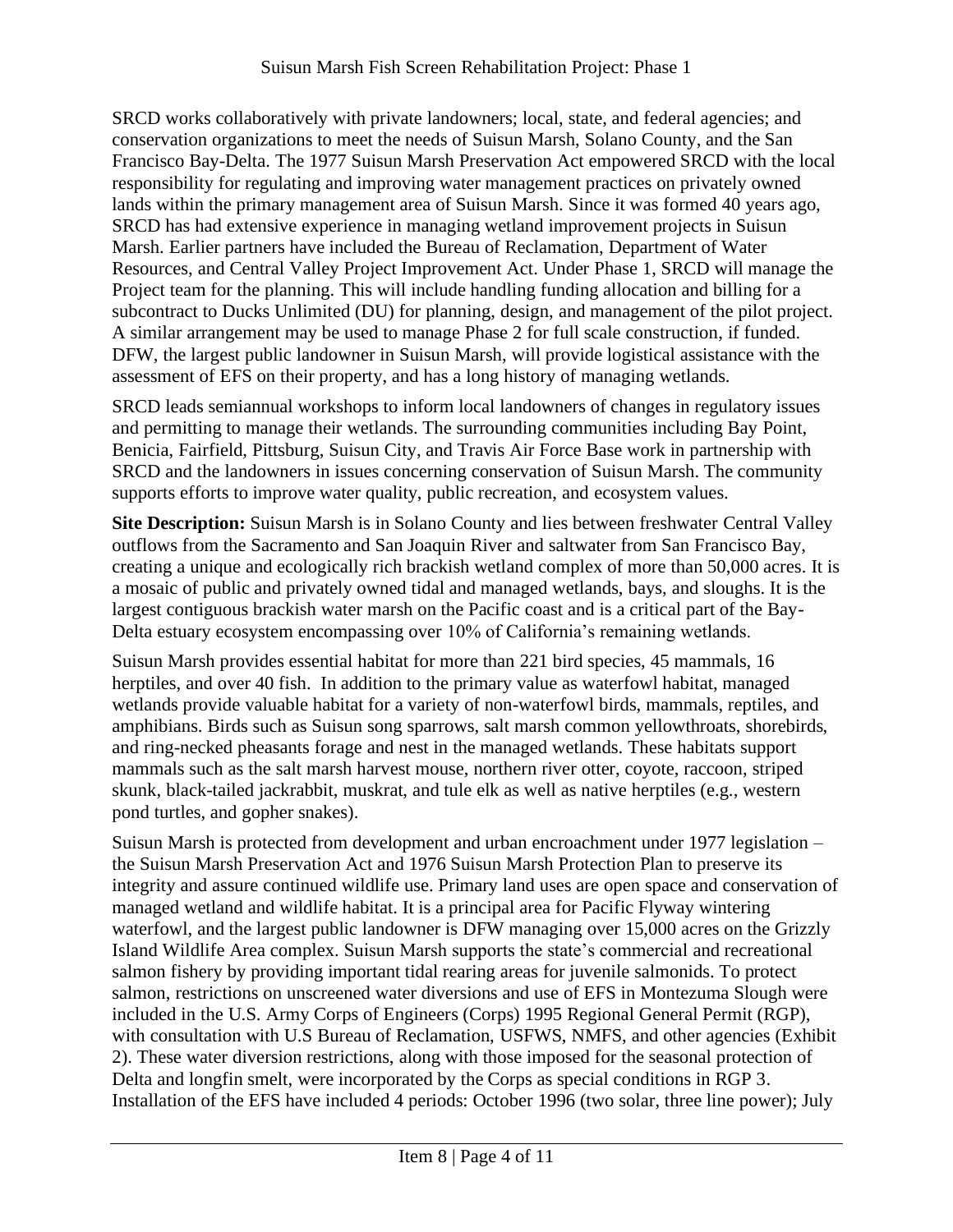1998 (three solar, four line power); October 2000 (one solar); and 2006 (one line power). Twelve of the EFS sites benefit twenty-six private landowners, including EFS 634 where the pilot project will be conducted (Exhibit 1, EFS Site Locations). The other two EFS sites benefit property owned by SRCD and DFW.

# **PROJECT FINANCING**

| <b>San Francisco Bay Restoration Authority</b> | \$454,624<br>\$50,000 |
|------------------------------------------------|-----------------------|
| <b>Suisun Resource Conservation District</b>   |                       |
| <b>Project Total</b>                           | \$504,624             |

The project is a combination of planning, design, construction, operations, and maintenance. The construction costs for this project, which involve the pilot project for EFS 634 and upgrades of the solar systems, account for less than \$300,000 of the total project costs. SRCD will provide staff resources from the Water Manager Program (\$40,000) and the Lower Joice Island Program (\$10,000) to contribute to the proposed project. SRCD's Water Manager Program is funded through the Suisun Marsh Preservation Agreement Implementation Fund and supports three SRCD staff to assist landowners in wetland habitat management in the marsh. An endowment supports a caretaker/equipment operator on Lower Joice Island, which is where one of the EFS is located. The caretaker will assist in all work concerning that EFS, including transportation to and from the island, moving people and equipment on the island, and any needed work with equipment to inspect the facilities.

#### **CONSISTENCY WITH AUTHORITY'S ENABLING LEGISLATION, THE SAN FRANCISCO BAY RESTORATION AUTHORITY ACT:**

The proposed project is consistent with Section 66704.5(a), (b), and (e) of the San Francisco Bay Restoration Authority Act and is therefore eligible for grant funding from the Authority. Consistent with Section 66704.5(a), the project is within the Authority's jurisdiction as shoreline parcel(s) in the San Francisco Bay, and SRCD is an eligible grantee as a special district with the local responsibility for regulating and improving water management practices on privately owned lands within the primary management area of Suisun Marsh. Consistent with section 66704.5(b), the project will access and test repair designs to rehabilitate the Suisun Marsh EFS along Montezuma Slough to ensure resiliency for 5,369 acres of managed wetlands in Suisun Marsh of Solano County. Consistent with section 66704.5(e), this is a proposed planning, construction, operation, and maintenance project, all of which are eligible phases for Authority funding.

## **CONSISTENCY WITH MEASURE AA PROGRAMS AND ACTIVITIES:**

The project supports the *Vital Fish, Bird and Wildlife Habitat Program's* purpose to significantly improve wildlife habitat that will support and increase vital populations of fish, birds, and other wildlife in and around the Bay by increasing reliability and resilience of 14 EFS that provide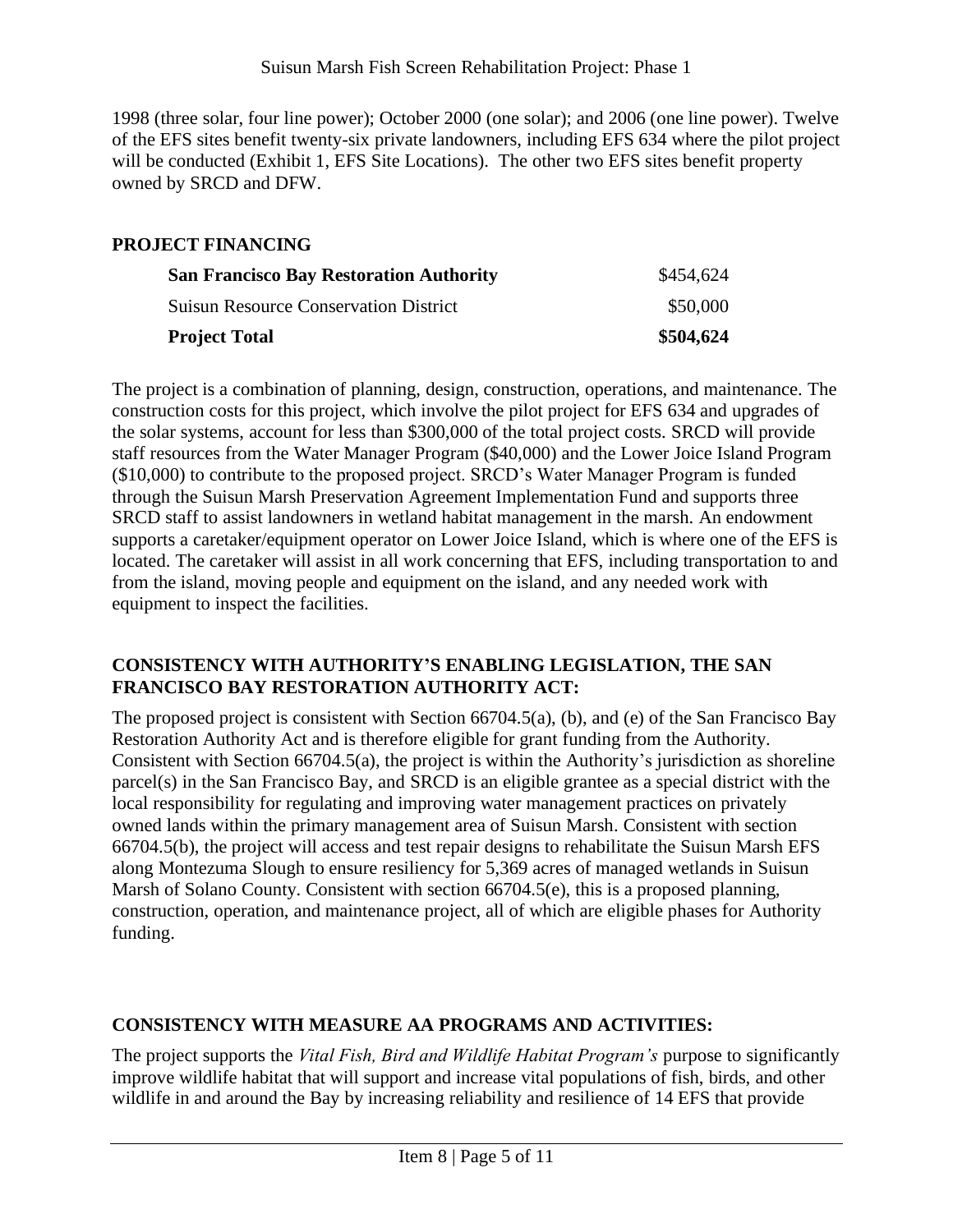water for adaptive management. It will (a) enhance protected lands by ensuring more reliable water for the DFW's Grizzly Island Wildlife Area; and (b) protect wetlands to benefit shorebirds, waterfowl, and fish including the Central Valley chinook salmon, Delta smelt, and green sturgeon. EFS diversions are critical for management of these wetlands.

# **CONSISTENCY WITH MEASURE AA PRIORITIZATION CRITERIA:**

- 1. **Greatest positive impact.** This project will have a great positive impact on the Bay as a whole, because it benefits a large expanse of contiguous wetlands (5,369 acres) and associated wildlife. The project to rehabilitate the EFS on public and private lands in Suisun Marsh will sustain the water diversions to retain and enhance the value of managed wetlands while protecting Central Valley populations of chinook salmon, most of which use Suisun Marsh during their migrations, and other fish species of concern such as Delta and longfin smelt. Enhancing 50,000 acres of managed wetlands is a co-equal goal with restoration of 7,000 acres tidal marsh under the Suisun Marsh Plan EIR/EIS (2014), since both components of the habitat mosaic benefit a wide diversity of wildlife species.
- 2. **Greatest long-term impact.** This Project has a long-term impact on the Bay, because it supports the conservation goals under the Suisun Marsh Plan EIR/EIS (2014). In development for over a decade, the Suisun Marsh Plan is the guidance document for conservation of this critical area of the estuary over the next 30 years. It was based on best scientific studies indicating enhancement of up to 50,000 acres of managed wetlands as a major element of the preferred habitat mosaic (see San Francisco Baylands Ecosystem Habitat Goals Project 1999). The Goals Project states: "On the majority of lands within Suisun Marsh, the long-standing practice of managing diked wetlands primarily for waterfowl should continue. These brackish marshes should be enhanced, through protective management practices, to increase their waterfowl carrying capacity."

Suisun Marsh supports a large proportion of the contiguous wetlands in the San Francisco estuary. It provides public access and recreation, carbon sequestration (brackish areas may have the greatest potential for sequestering carbon with minimal methane emissions) and increases resilience to change through providing the "knobs" or management options to adaptively manage the wetlands with changing freshwater inflows. It adds to the scope of the geographic distribution in the Measure AA projects since Suisun Marsh is the largest wetland complex in Solano County. Finally, managed wetland impoundments may be the most viable adaptation to climate change effects of sea level rise.

3. **Leveraging resources and partnerships.** See Project Financing section above for details on \$50,000 matching funds provided by SRCD. In addition, DU has agreed to contribute \$5000 in-kind support from their organization base funding for their participation. This will include contributed GIS software and survey equipment, support for staff time to attend coordination meetings, and time for the Project Manager and Project Engineer.

The twenty-eight private landowners that benefit by the EFS sites will contribute support for long-term maintenance of the EFS, and they will provide logistical support for the project planning and pilot construction. Similarly, both DFW and SRCD will provide logistical assistance with the assessment of EFS on their properties. Funding support for these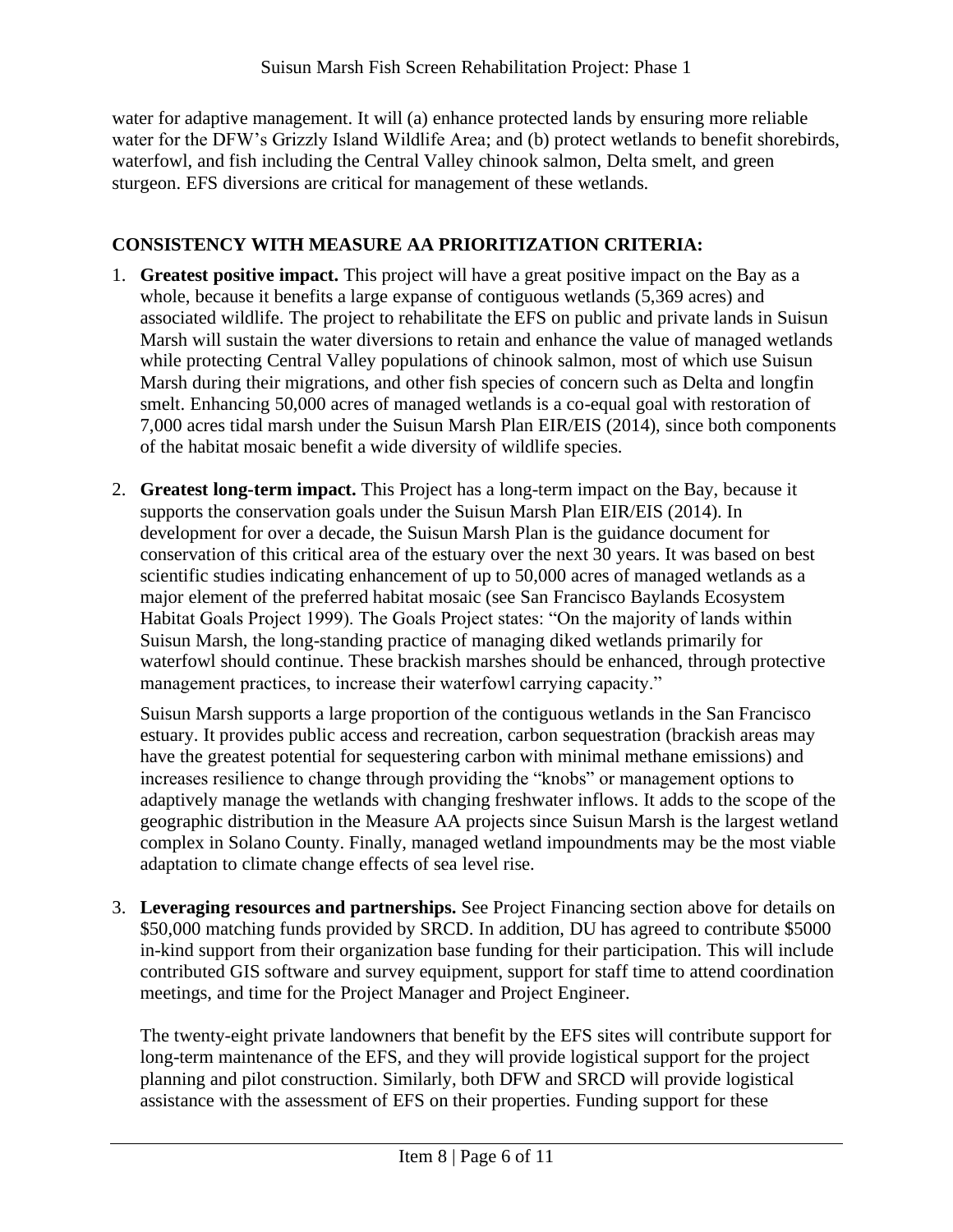contributions are independently obtained, and Authority funding match will not be required to secure them. In addition, SRCD has submitted two DFW Prop 1 Proposals (in review) that will be complementary to this Project, providing drainage infrastructure for increased floodand-drain capability and scientific studies of salinity management.

- 4. **Economically disadvantaged communities.** This Project will benefit economically disadvantaged communities, since Suisun Marsh is surrounded by several recognized block and tract disadvantaged communities including south Fairfield, Pittsburg, Suisun City, and Travis Air Force Base. The project will provide enhanced recreational opportunities and benefit the wetland ecosystem health that comprises the neighboring environment for these disadvantaged communities. The project will benefit water quality within the region, potentially reducing contaminants (such as mercury methylation) through improved water control. It will significantly reduce bare areas without vegetation throughout the marsh that are sources of windborne dust and associated contaminants that affect the diverse neighboring communities. The project will improve available wildlife resources to all local community members, many of whom regularly use the area for recreation including sport harvest of fish and game.
- 5. **Benefits to economy.** This project will provide employment opportunities for Bay Area residents, especially in Solano County, for construction of the infrastructure as well as for ongoing maintenance. Flood risk for infrastructure and the shoreline communities that ring the Suisun Marsh will be reduced by establishing EFS diversion gates that allow waters to be directed into wetlands during flooding events if needed. The EFS infrastructure itself will be designed to be durable on the basis of the past 20 years of maintenance experience.
- 6. **Monitoring, maintenance, and stewardship.** Under the Suisun Marsh Plan (2014), monitoring, maintenance, and stewardship of managed wetlands is a required, coequal element with tidal restoration, so that success of one requires the other component. Monitoring has been formalized in the Adaptive Management Plan (Suisun Marsh Plan 2014, Appendix E) and Mitigation, Monitoring and Reporting Plan (Appendix F) and overseen by the Adaptive Management Action Team of which SRCD is a member. EFS flowmeters will provide continuous records of the diversion rates to the wetlands. In addition, required vegetation monitoring is conducted every three years across the entire region to detect changing conditions. For the past 20 years, landowners have been required to support maintenance of the EFS to keep them in good working condition, and this practice will continue for the rehabilitated infrastructure systems. The lessons learned over the past 20 years of screen maintenance will be included in the assessment, with the primary goal of simplifying the maintenance for enhanced durability. The local, private, and public landowners will be the stewards of the EFS, and through them, of the wetlands.
- 7. **Coastal Conservancy's San Francisco Bay Area Conservancy Program.** This project satisfies the selection criteria of the Coastal Conservancy's San Francisco Bay Area Conservancy Program's Criteria
	- a. This project is supported by adopted local/regional plans. The project supports the primary regional plan of the Suisun Marsh Plan EIR/EIS (2014). The Plan was the result of more than a decade of work, integrating the policies and regulations of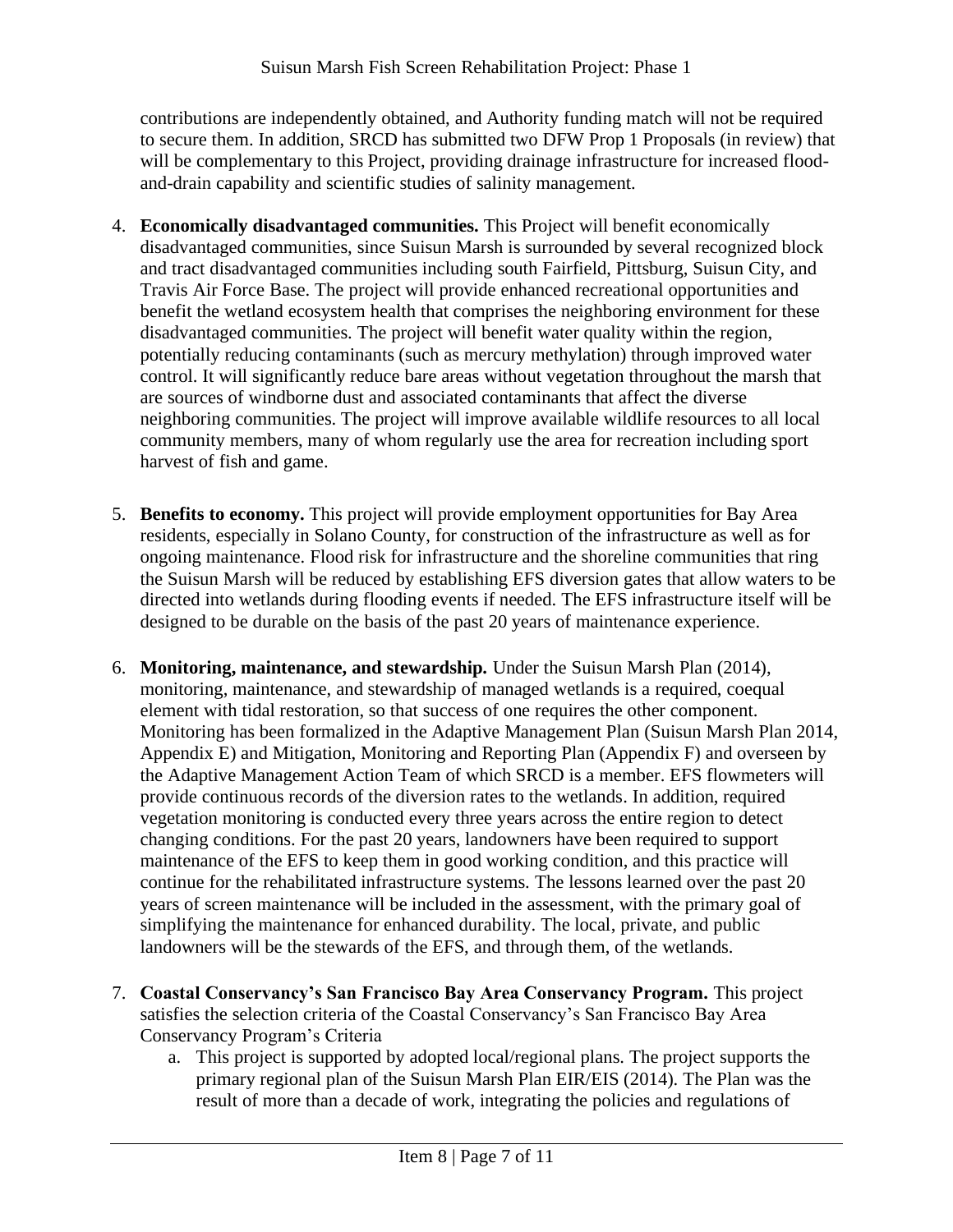government entities at federal, state, and local levels with the practices of the local private landowners.

- b. This project is multijurisdictional and serves a regional constituency. The jurisdictions that will benefit from this project include the state of California, Solano County, local cities (Benicia, Fairfield, and Suisun City), local Suisun Marsh stakeholders, landowners, the regional hunting heritage constituency, the recreational fishing community, and birdwatchers.
- c. This project can be implemented in a timely way. Since SRCD holds all of the needed permits, this project (Phase 1) could be completed within two years of funding, and Phase 2, for which funding will be considered at a later date, could be accomplished in two years following that, with all of the rehabilitation done within five years.
- d. This project will provide opportunities for benefits that could be lost if the project is not quickly implemented. Existing EFS are deteriorating rapidly, including failure of EFS Worthington (#634) this year, which negatively affects 66 wetland acres, and without rehabilitation in the near future, habitats for hundreds to thousands of wetland areas may be degraded or lost.
- e. This project includes matching funds from other sources of funding or assistance. SRCD will leverage costs (\$50,000 total) from the SRCD Water Manager's Program and the Lower Joice Island Program to contribute to the project. DU has agreed to contribute \$5000 of in-kind support for their participation.
- 8. **San Francisco Bay Conservation and Development Commission's Coastal Management Program.** This Project is consistent with the San Francisco Bay Conservation and Development Commission (BCDC) coastal management program which is the primary environmental regulator of Suisun Marsh through its Suisun Marsh Protection Plan. A proposed update to that plan is in progress, and EFS will be included in the update. Each local government entity including SRCD has its own Local Protection Plan which was certified by BCDC, and SRCD will include the EFS work within its plan. The Fish and Wildlife Element of the Protection Plan was prepared by DFW, which is a partner in this project, following the 1974 Suisun Marsh Preservation Act provisions. The Suisun Marsh Supplement includes several BCDC reports.
- 9. **San Francisco Bay Joint Venture's Implementation Strategy.** Suisun Marsh is unique under Measure AA in that it is part of the Central Valley Joint Venture which has contributed a letter of support (Exhibit 4). The CVJV was created in 1990, and the Suisun Marsh was included within the boundaries because of its importance in supporting resident breeding and wintering waterfowl of the Pacific Flyway. The primary focus of the CVJV was implementation of the North American Waterfowl Management Plan objectives and protection, restoration and maintenance of Central Valley waterfowl habitats. Achieving the objective of the CVJV Implementation Plan benefits a wide array of wetland species including shorebirds, wading birds, amphibians, reptiles, fish, mammals, invertebrates, and wetland plants.

In 1996, the SFBJV was established and adopted boundaries that include the watershed above the Suisun Marsh and the wetland areas downstream of the Marsh and the entire San Francisco Bay. This project has been entered in EcoAtlas' Project Tracker and will be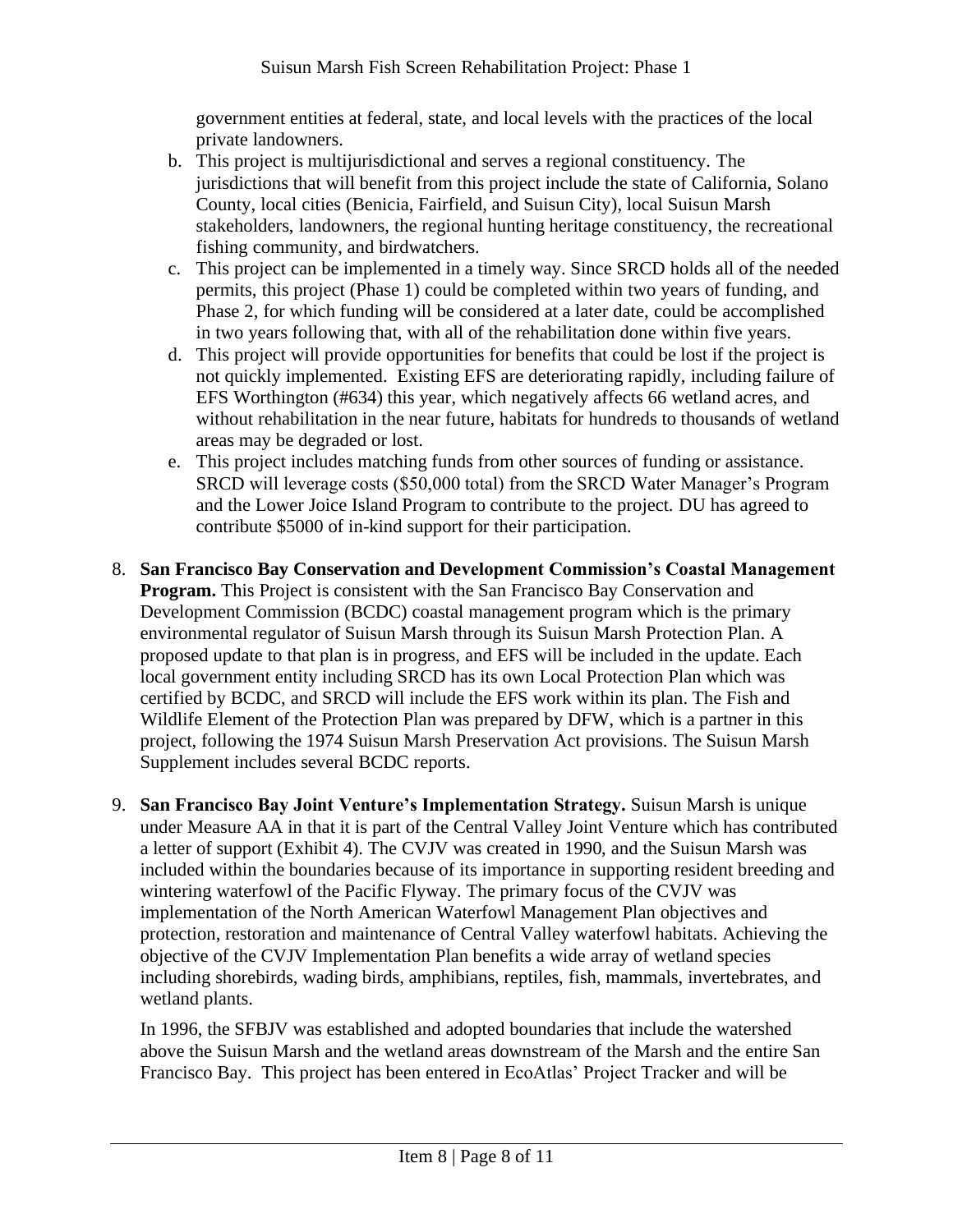proposed for SFBJV adoption in an upcoming meeting. It also provides an opportunity for neighboring JVs to work together in a single region.

# **COMPLIANCE WITH CEQA:**

The proposed project consists of three tasks: 1) assess current conditions of 14 EFS and develop a plan to rehabilitate their infrastructure; 2) test the design in a pilot project on one EFS; and 3) restore maintenance capacity and upgrade the solar power at six remote sites with newer technologies to improve efficiency and reliability.

The first task is statutorily exempt from the requirement to prepare an environmental document under the California Environmental Quality Act (CEQA) and categorically exempt from CEQA under 14 Cal. Code of Regulations Sections 15262 and 15306, as it only involves assessment of EFS and development of a plan for possible future actions that have not yet been approved, adopted or funded, and basic data collection, research and resource evaluation activities that will not result in serious or major disturbance to an environmental resource. The planning studies will consider environmental factors. Staff will file a Notice of Exemption for the planning portion upon approval of the proposed project.

The third task is categorically exempt from the provisions of CEQA pursuant to Title 14 California Code of Regulations Section 15301 Existing Facilities. This section exempts repair and minor alteration of existing public facilities and topographic features with no expansion of use. Restoring maintenance capacity and upgrading the solar power at six remote sites is a minor alteration with no expansion of use.

The second task involves replacement of an exterior water control structure and attaching it to an existing fish screen facility on Montezuma Slough. This existing fish screen facility has an existing sheet pile bulkhead on the tidal side of the exterior levee that this water control structure pipe will pass through. This activity is considered in the Suisun Marsh Habitat Management, Preservation, and Restoration Plan (SMP) Final EIR/EIS as "Installing or Replacing Pipe for Existing Exterior Flood or Dual-Purpose Gates Water."

The SMP, finalized in 2014, is a site specific programmatic 30 year plan, including environmental permitting and environmental review (EIR/EIS), and the Mitigation, Monitoring, and Reporting Program (MMRP). The SMP Final EIR/EIS was completed by the U.S. Bureau of Reclamation (BOR), USFWS, and DFW, with support of the SRCD and the Department of Water Resources. The suite of actions required to conduct the ongoing operation and maintenance of Suisun Marsh managed wetlands are addressed and analyzed as a project specific elements of SMP for the publicly and privately owned Suisun Marsh diked managed wetlands, levees, water control infrastructure and water conveyance facilities (Fish Screens) for 30 years from the approval date of the SMP, i.e., through 2044.

It should be noted that project sites within the Suisun Marsh are located within areas identified as Essential Fish Habitat and/or critical habitat for federally listed species under the Endangered Species Act. Timing windows and best management practices have been designated for maintenance activities, and must be observed as outlined in the biological opinions issued by the U.S. Fish and Wildlife Service on June 10, 2013 and the National Marine Fisheries Service (NMFS) on July 3, 2013. An evaluation by a biologist or on-site monitor shall be done at each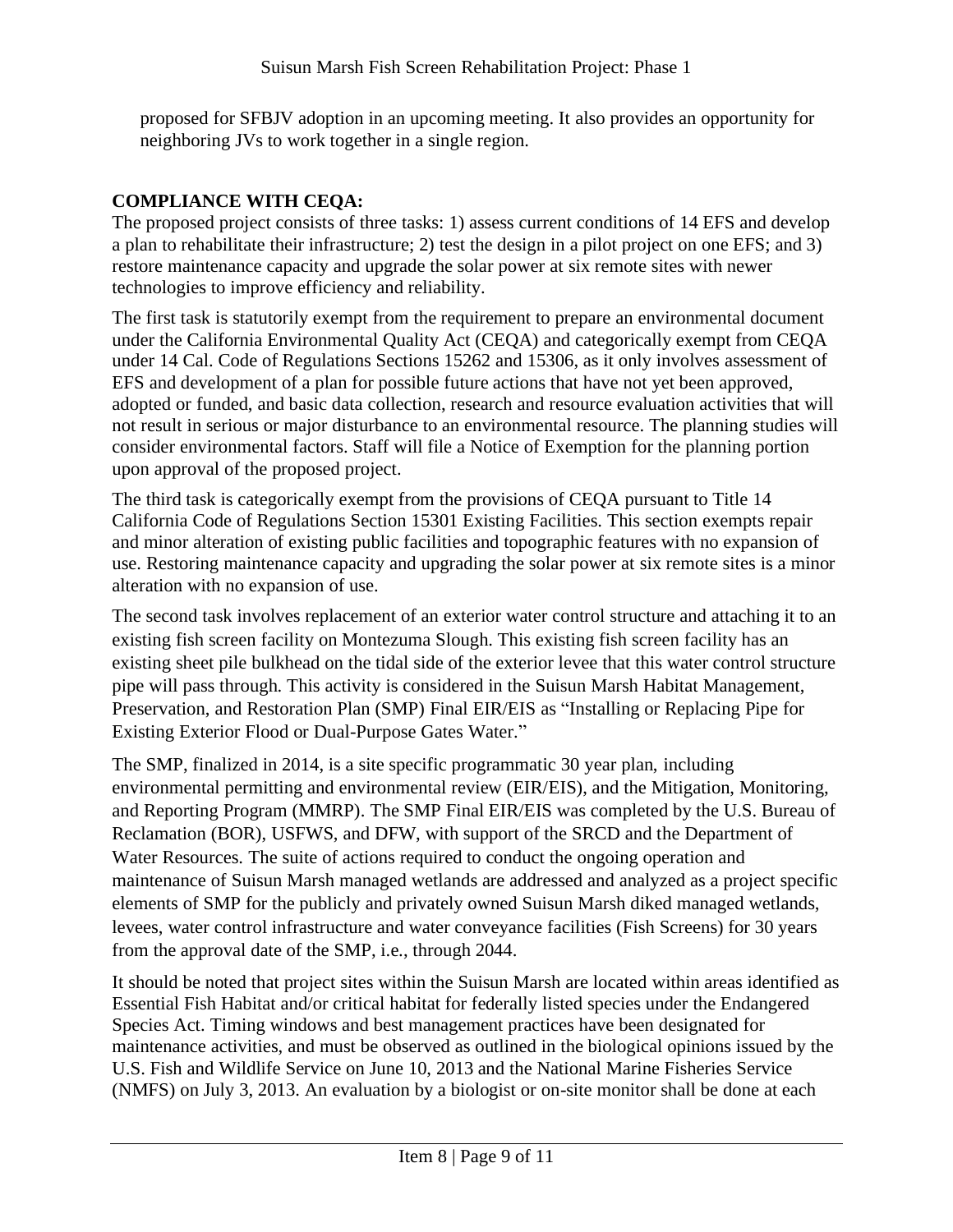site during project implementation of exterior pipe replacement or riprap placement to document project actions for the purpose of identifying any condition that could adversely affect salmonids, green sturgeon, or their habitat. A NMFS biologist will be immediately notified whenever conditions are identified that could adversely affect salmonids, green sturgeon, or their habitat in a manner not described in the opinion.

DFW filed a Notice of Determination under CEQA on December 22, 2011. The MMRP for the Suisun Marsh Habitat Management, Preservation, and Restoration Plan identifies the following mitigation measures and environmental commitments to mitigate impacts to water quality and fish for replacement of an exterior water control structure and pipe in managed wetlands.

- Implement construction activities from June to September when the wetlands are dry enough to conduct these activities.
- Pipe replacement as well as repair, replacement, or installation of exterior water control structures will not change the existing use or diversion capacity.
- All pipes will be pre-assembled before installation to minimize work time.
- All bulkheads will be in place prior to backfilling the bulkhead during installation, repair, or re-installation of water control structures.
- All work to be performed on the exterior side of levees shall commence and be completed within a 6-hour period, from 3 hours prior to low tide to 3 hours after low tide.
- Construction equipment used for projects will be checked each day prior to work and, if necessary, action will be taken to prevent fluid leaks. If leaks occur during work, the Corps, its permittee, or the contractor will contain the spill and remove the affected soils.
- All contractors must have a supply of erosion and pollution control materials on site to facilitate a quick response to unanticipated storm events or emergencies.
- No in-water work will occur during the repair of existing exterior levees; the coring of existing levees; pipe replacement at the exterior flood or dual-purpose gate; pipe replacement at the existing exterior drain gate; installation, repair, or re-installation of water control bulkheads.
- Restrict levee repairs and pipe replacements to the dry season and dry days.
- Develop and implement a hazardous spill plan.
- Install or replace water control structures only during low tides (within a six-hour period, from three hours prior to low tide to three hours following low tide) when there is the least chance of affecting fish.
- Perform all in-water work by hand and during low tides as part of the following activities:
	- o repair, replacement, or installation of exterior water control structures; and
	- o pipe replacement at the exterior flood or dual-purpose gate.

Staff has independently evaluated the EIR/EIS and the MMRP and concurs that there is no substantial evidence that the proposed project will have a significant effect on the environment. Staff therefore recommends that the Authority find that the project as mitigated avoids, reduces